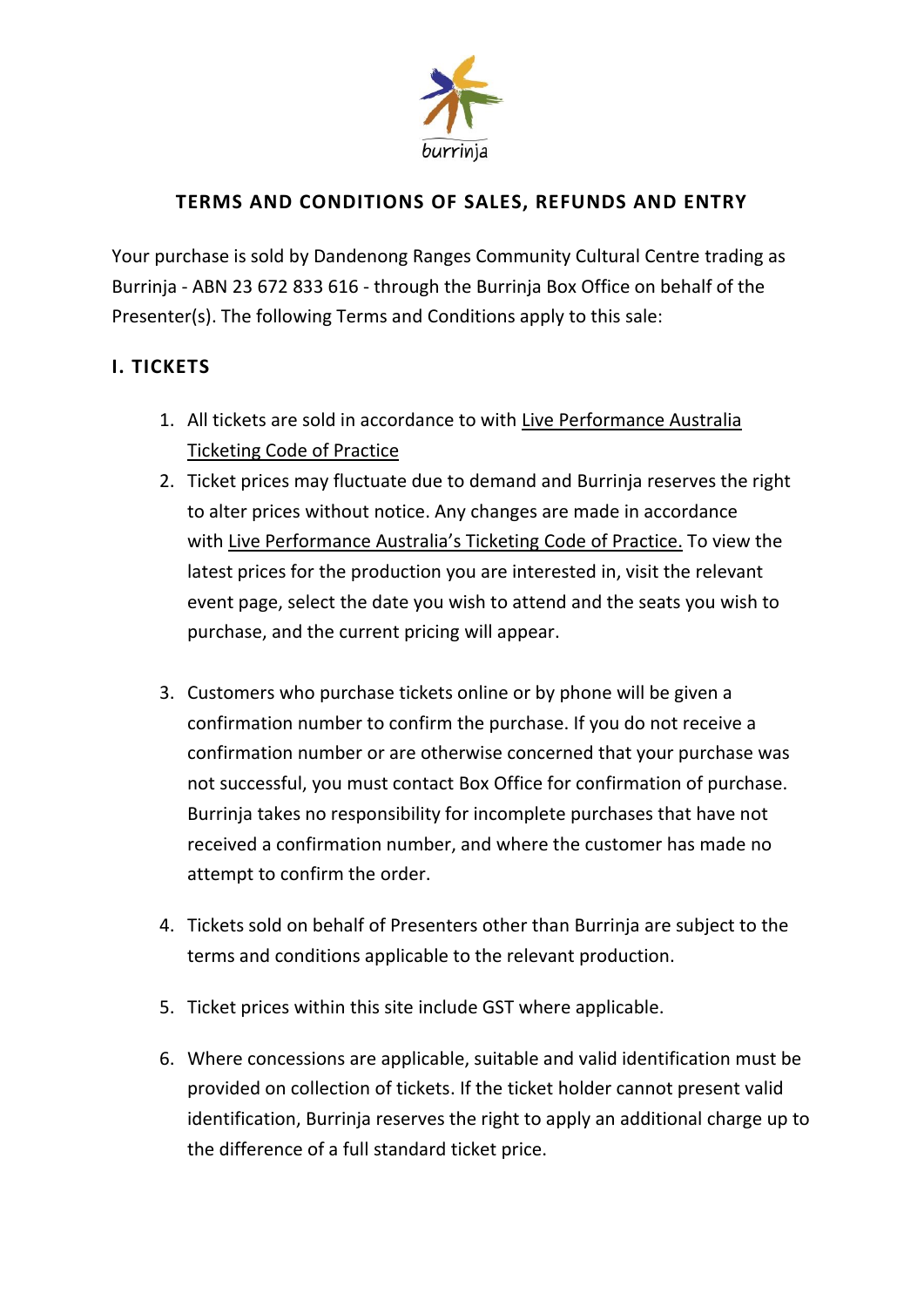- 7. Burrinja honours Companion Cards. Holders of this card are entitled to a complimentary ticket for their companion. To book using a Companion Card, please contact the Box Office and present your Companion Card upon collection of your tickets.
- 8. Unless otherwise indicated, all persons including children (over 2 years) must hold a valid ticket for all ticketed events in Burrinja's venues.
- 9. Lost ticket passes must be collected in-person from the Box Office in the hour prior to the relevant performance. Requests for lost ticket passes must be made in person and cannot be requested or prepared earlier than one hour prior to the performance.

# **II. DISPATCH AND DELIVERY OF TICKETS**

- 1. All requests for e-tickets will be emailed immediately following the completion of the transaction.
- 2. Should the email not be received within 24 hours the patron must contact the Box Office to request it to be resent.
- 3. E-tickets can be presented at the event on the patron's electronic device. The pdf of the ticket must be presented. The confirmation email will not be accepted as proof of purchase.
- 4. Requests for tickets to be posted will incur a \$4 charge.
- 5. Requests for tickets to be posted will cease 7 days prior to the event date. Following this time only collection at Box Office or E-ticket options will be available.
- 6. Posted tickets will be dispatched within 72 hours of purchase (the next operating day of the box office)
- 7. Posted tickets will be dispatched via Auspost regular postal service.
- 8. Burrinja accepts no liability for tickets lost in transit.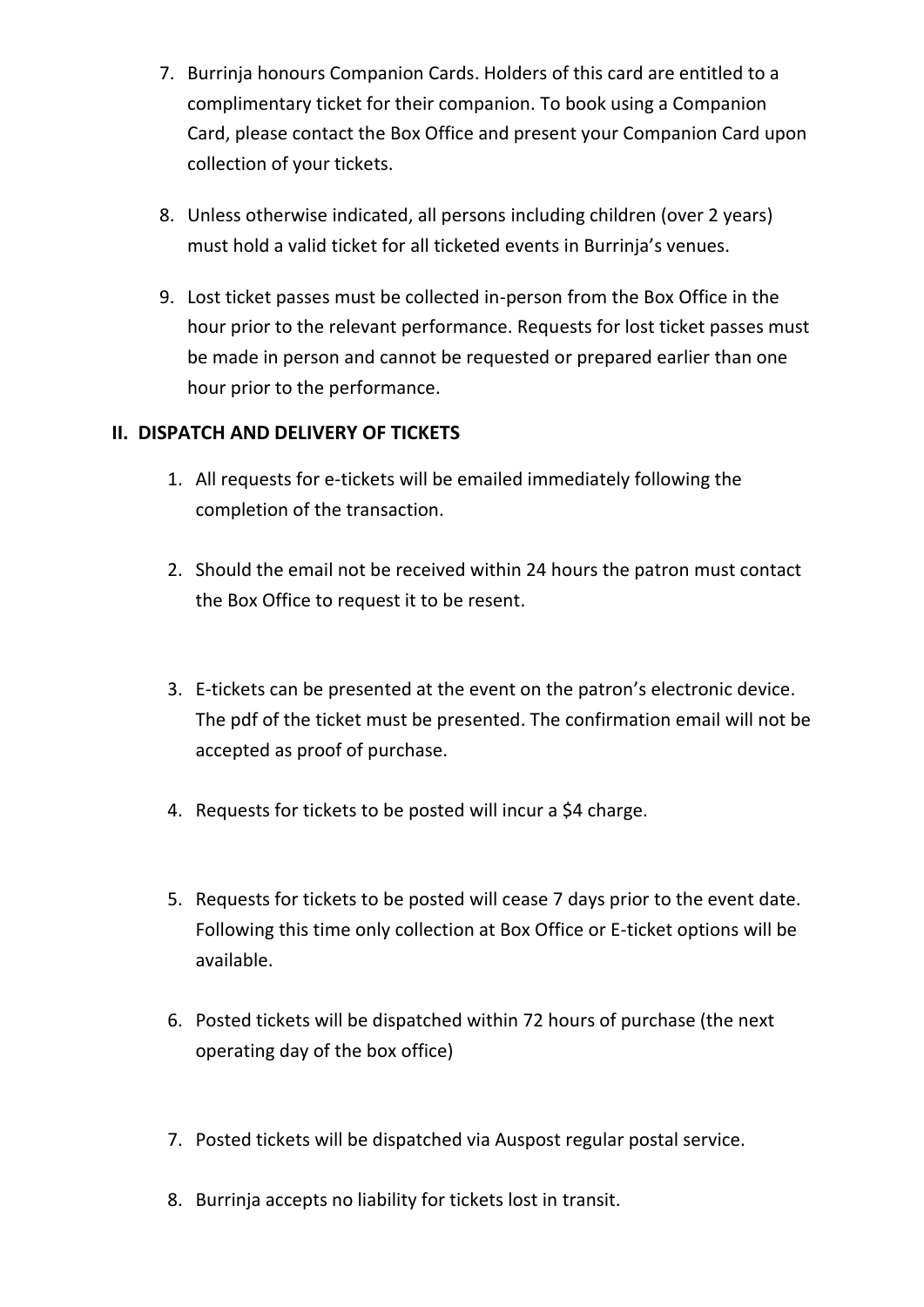### **III. CONDITIONS OF ENTRY**

- 1. Patrons enter the venue at their own risk. To the maximum extent permitted by law, Burrinja is not responsible for any loss, damage, harm or injury arising from a customer's entry to the venue or performance within the venue.
- 2. Burrinja reserves the right of admission.
- 3. Patrons who disrupt a performance, who are in use or possession of a prohibited item, or fail to produce concession ID as appropriate may be asked to leave the venue without refund of ticket purchase.

# **IV. CAMERAS AND RECORDING DEVICES**

1. Cameras and other recording devices may not be permitted, unless where explicitly allowed. Burrinja reserves the right to request the deletion of any unauthorised photos or video footage.

# **V. REFUNDS AND EXCHANGES**

1. All tickets are non-refundable, unless required by law or in accordance with the Live [Performance](https://liveperformance.com.au/) Australia Ticketing Code of Practice.

2. For exchanges from one performance date/time to another may be allowed for external promoter productions subject to approval of the promoter. Exchanges from one production to a different production are not permitted. All exchanges are subject to availability and at the discretion of Burrinja or the promoter.

- Where permitted, exchanges are charged at \$5.00 per transaction.
- Where permitted, tickets for exchange must be returned to the Box Office at least 24 hours prior to the performance start time of the original booking.
- Exchanges will not be processed at the Box Office during peak times (e.g. in the half hour prior to a performance commencing).
- 2. If the amount paid by the customer is incorrect for any reason (including due to technical error, human error or otherwise), Burrinja may cancel the order and refund the amount paid.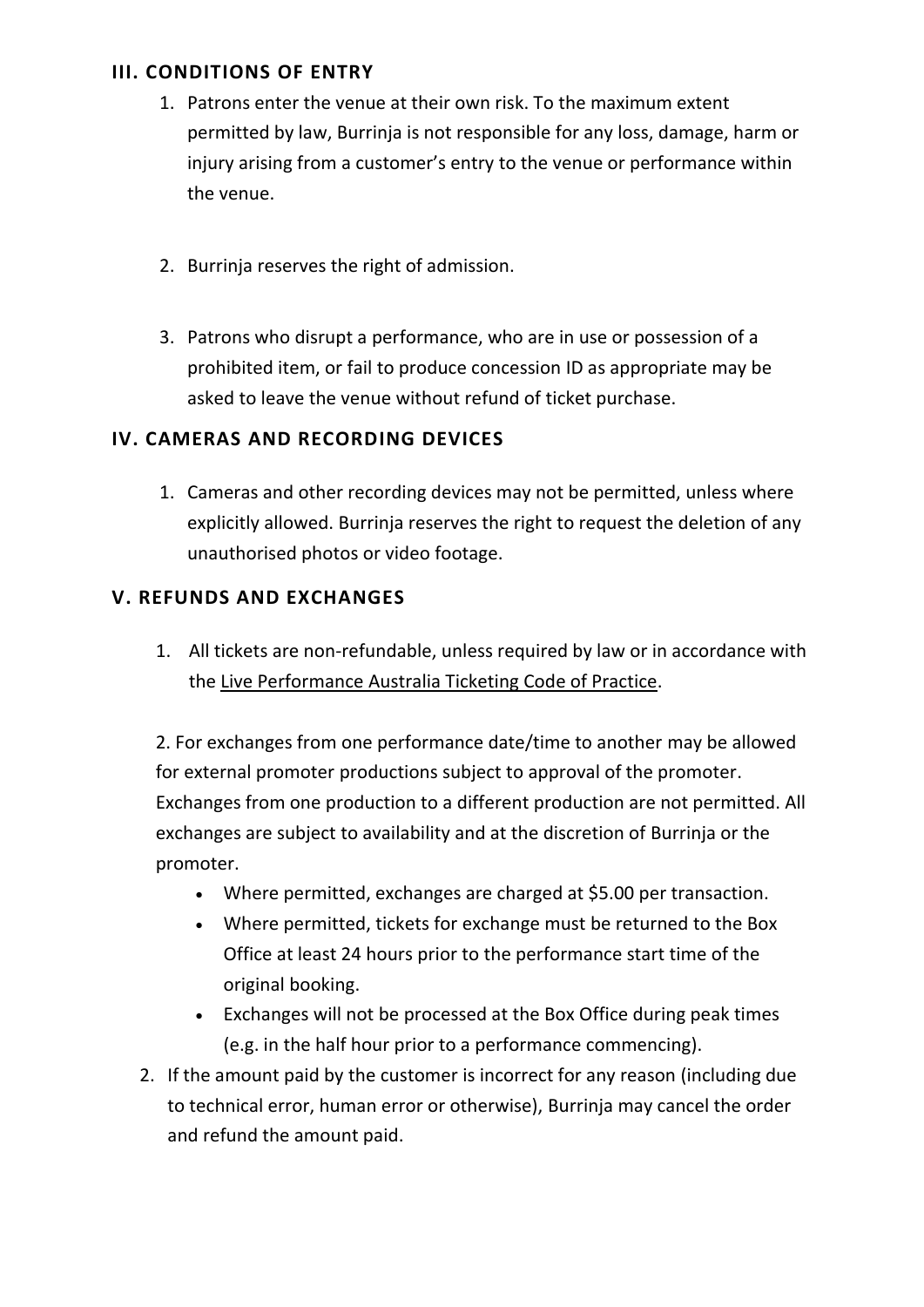### **VI. PERFORMANCE INFORMATION, CANCELLATIONS AND CHANGES**

- 1. Burrinja or the Presenter reserves the right to add, withdraw or substitute artists; vary advertised programs; change the duration of a production; adjust seating arrangements and audience capacity; and refuse admission with reasonable cause. For all Burrinja presented productions, the most current information will be listed on our website, in our venue, in our preshow emails sent to ticket holders, and through our social media channels, where appropriate.
- 2. In the event of a performance cancellation, a refund will be provided to the original ticket purchaser. If you have purchased a ticket from an unauthorised seller, Burrinja cannot offer a refund.
- 3. Seating within the venues at Burrinja may be closed, altered or adjusted with or without prior notice. If a ticketed seat is no longer available, customers will be relocated to another comparable seat at no additional cost. In circumstances where the house seat configuration has been significantly altered, Burrinja will attempt to disclose this configuration in event information.
- 4. Burrinja will endeavour to disclose age recommendations and warnings regarding adult themes, haze, strobe, nudity and other potentially confronting content to audience members prior to the production subject to this information being made available to Burrinja from the touring company.
- 5. On occasion, some productions will require adjustments to the set, staging, lighting or design to occur. This may impact visibility in some seating locations. Where possible, Burrinja will attempt to advise audience members of any restricted viewing information prior to purchase.
- 6. Late arrivals may result in non-admittance or admittance at a suitable break in the performance. Latecomers may be seated in seats other than those purchased.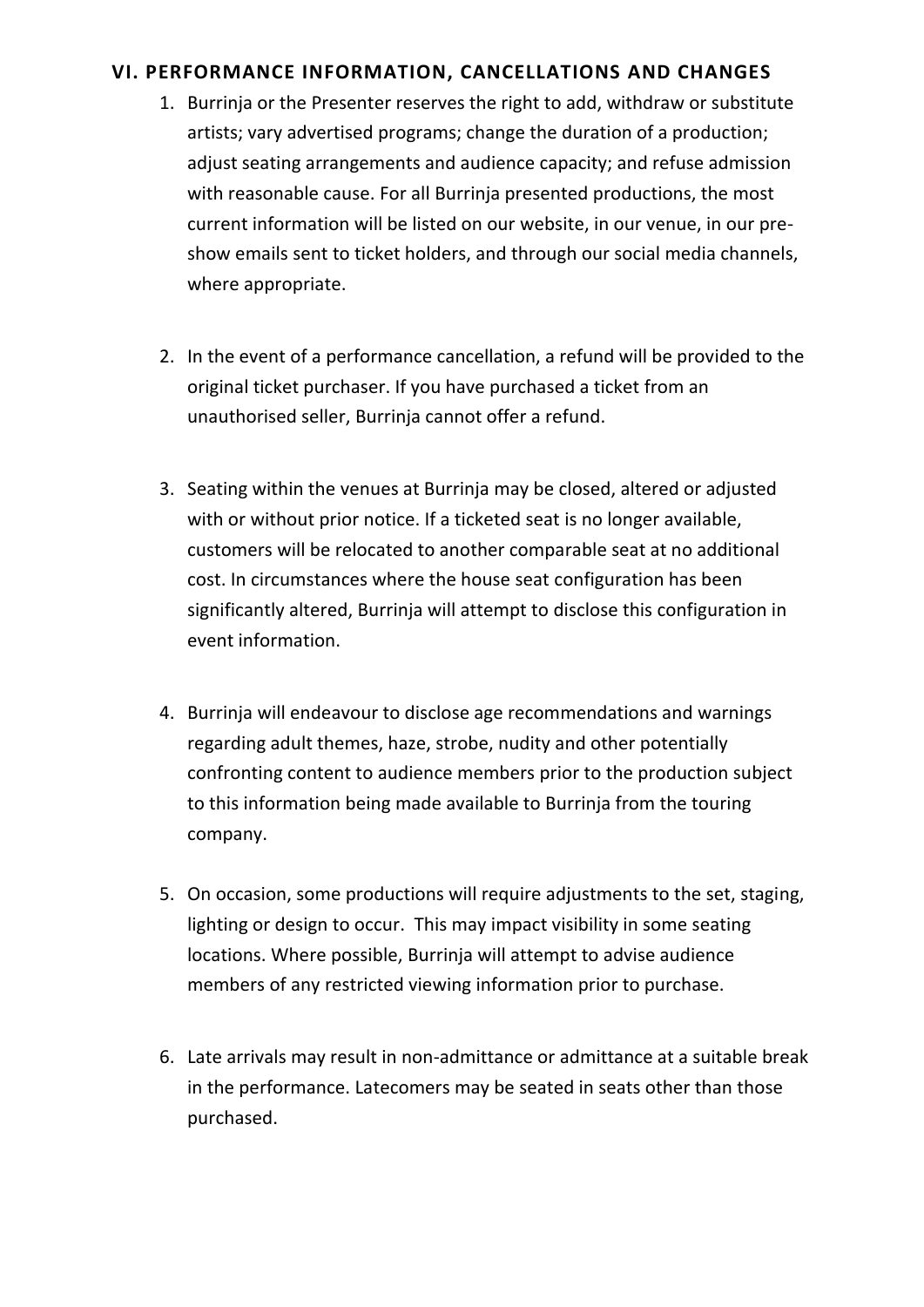7. In any of the circumstances set out above, Tickets will not be exchanged or refunded unless required by law (including Australian Consumer Law).

### **VII. TICKET RE-SALE AND SCALPING**

- 1. Tickets are only valid when purchased through Burrinja's box office facility.
- 2. Tickets must not be on-sold at a premium, packaged with other goods or services, offered as a prize or otherwise used for advertising, promotional or commercial purposes, without the prior written permission of Burrinja. Where Burrinja deems tickets sold are in breach of this condition, tickets may be cancelled or orders may be refused without notice and without a refund, and the bearer of the ticket may be refused admission to the ticketed event.
- 3. To maintain fair access to tickets, Burrinja may place limits on the number of tickets available for purchase. Burrinja reserves the right to cancel and withhold a refund for any purchase exceeding those limits.

# **VIII**. **FRAUDULENT CHARGES AND REVERSALS**

1. Any credit card chargebacks or other transaction reversals initiated against Burrinja will result in immediate ticket cancellation. A reasonable attempt will be made to reinstate the transaction and may involve holding seats for up to 24 hours. Any bank fees and charges incurred by Burrinja as a result of the chargeback will be passed on to the customer.

#### **IX. GIFT VOUCHERS**

- 1. Gift Vouchers are not refundable.
- 2. Gift Vouchers can only be redeemed for Burrinja presented productions.
- 3. Gift Vouchers cannot be redeemed for cash.
- 4. Gift Vouchers are valid for 36 months from the date of purchase and cannot be redeemed after this time.
- 5. If your order exceeds the amount of your Gift Vouchers, you must pay the balance with cash, cheque, debit or credit card.